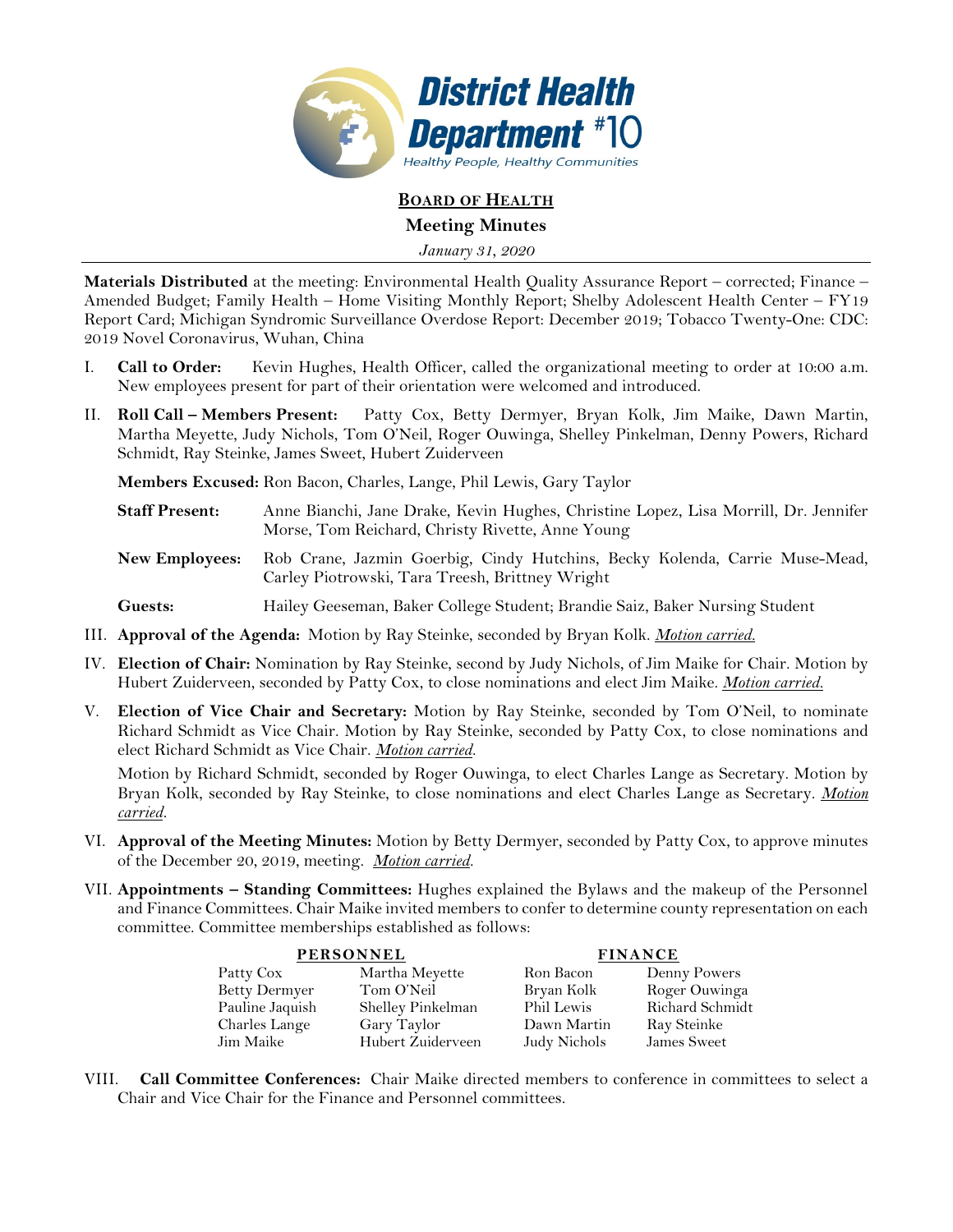- IX. **Reconvene:** Chair Maike reconvened full meeting and received reports of committee officer elections and appointed members to other standing committees as follows:
	- A. Personnel: Hubert Zuiderveen, Chair; Shelley Pinkelman, Vice Chair
	- B. Finance: Ray Steinke, Chair; Judy Nichols, Vice Chair
	- C. Executive: Jim Maike, Richard Schmidt, Charles Lange, Hubert Zuiderveen, Ray Steinke
	- D. Bylaws: Patty Cox, Betty Dermyer, Richard Schmidt, Ray Steinke
	- F. Legislative: Shelley Pinkelman, Chair; Martha Meyette
	- G. MALPH: Kevin Hughes, representative; Jim Maike, alternate
	- H. Tencon Board: Pauline Jaquish, Kevin Hughes, Roger Ouwinga, Shelley Pinkelman, Ray Steinke
- X. **Public Comment:** None.

### XI. **Committee Reports**

- A. Executive Committee: No report.
- B. Finance Committee: Did not meet. Christine Lopez summarized the December 31, 2019, finance report. The balance sheet showed total assets at \$10 million. Revenues for the month totaled \$2.1 million, and expenses were \$1.9 million, resulting in an increase in fund balance.
	- *1. Approve Accounts Payable and Payroll:* motion by Ray Steinke, seconded by Betty Dermyer, to approve December accounts payable and payroll total of \$1,632,146.53.

### Roll Call Vote:

| Patty Cox            | Yes       | Martha Meyette    | Yes | Denny Powers      | Yes |
|----------------------|-----------|-------------------|-----|-------------------|-----|
| <b>Betty Dermyer</b> | $\rm Yes$ | Judy Nichols      | Yes | Richard Schmidt   | Yes |
| Pauline Jaquish      | Yes.      | Tom O'Neil        | Yes | Ray Steinke       | Yes |
| Bryan Kolk           | Yes.      | Roger Ouwinga     | Yes | James Sweet       | Yes |
| Jim Maike            | $\rm Yes$ | Shelley Pinkelman | Yes | Hubert Zuiderveen | Yes |
| Dawn Martin          | Yes       |                   |     |                   |     |

### *Motion carried.*

Lopez next reviewed the 1st Amended Budget for FY2020 distributed at the meeting. The amended budget included additional State funding for essential services. Lopez reviewed other adjustments made to reflect changes in funding or staffing. The amended budget projects a year-end fund balance reduction of -\$85 thousand which is significantly less than the previous projection of -\$301 thousand.

*2. Approve Amended Budget.* Motion by Ray Steinke, seconded by Hubert Zuiderveen, to approve the amended budget.

### Roll Call Vote:

| Patty Cox            | Yes       | Martha Meyette    | Yes        | Denny Powers      | Yes  |
|----------------------|-----------|-------------------|------------|-------------------|------|
| <b>Betty Dermyer</b> | $\rm Yes$ | Judy Nichols      | Yes        | Richard Schmidt   | Yes  |
| Pauline Jaquish      | $\rm Yes$ | Tom O'Neil        | Yes        | Ray Steinke       | Yes  |
| Bryan Kolk           | Yes.      | Roger Ouwinga     | <b>Yes</b> | James Sweet       | Yes. |
| Jim Maike            | $\rm Yes$ | Shelley Pinkelman | <b>Yes</b> | Hubert Zuiderveen | Yes. |
| Dawn Martin          | $\rm Yes$ |                   |            |                   |      |

### *Motion carried.*

C. Personnel Committee: Did not meet. Kevin Hughes reported a meeting was held with HUB to discuss concerns encountered during the Open Enrollment period. A staff training on Workforce Violence Prevention will be held on May 15.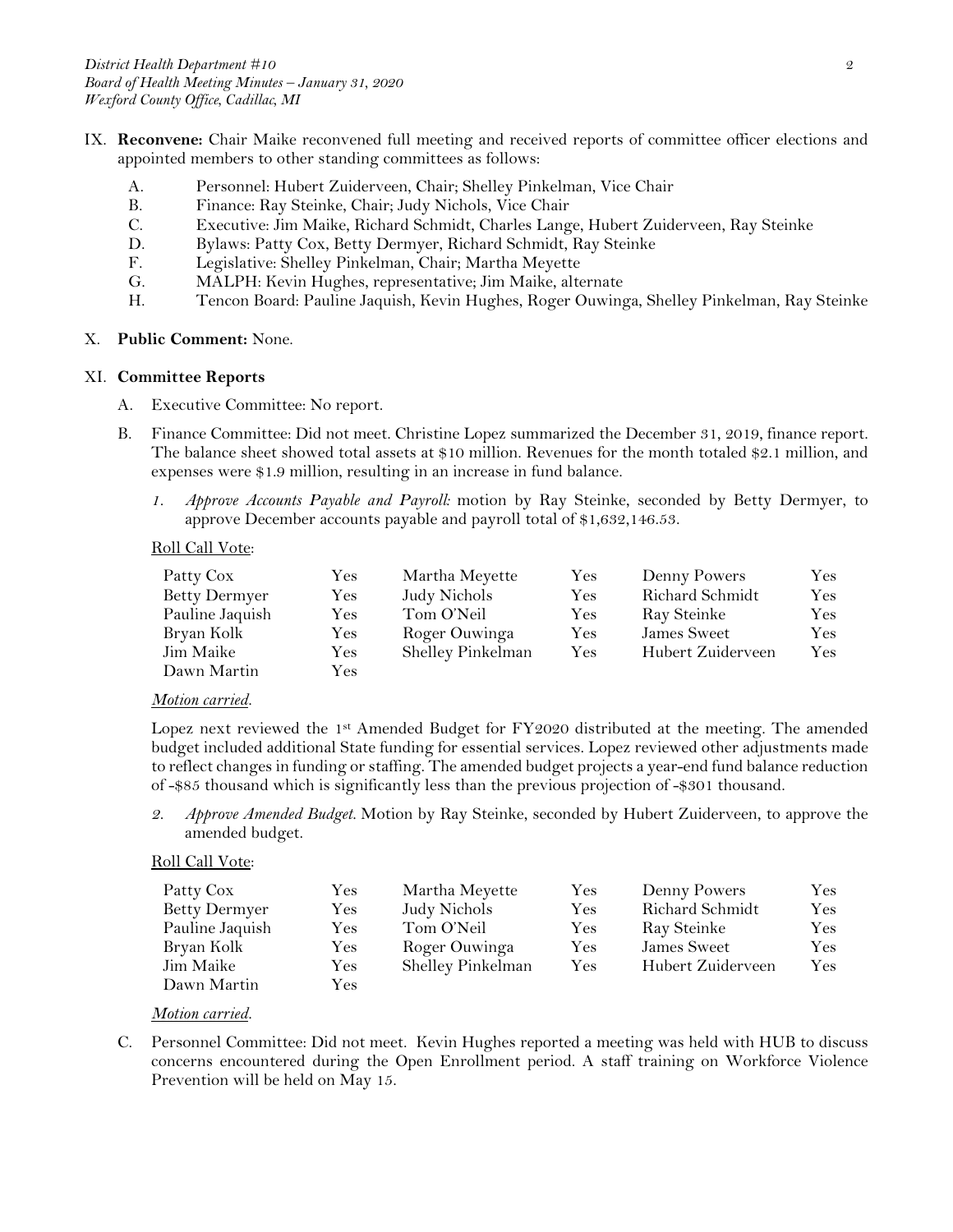D. Legislative Committee: Kevin Hughes reviewed pending State legislation that would require local health departments to coordinate eye exams for select students. Hughes also noted the annual MALPH Day at the Capital will be April 15. Members were encouraged to participate.

### XII. **Program Presentation:** *Working Together to Move Forward - 2019 Year in Review*

Kevin Hughes presented an overview of agency accomplishments during 2019. Agency leadership members present highlighted the activities and results of their respective divisions during the year.

### XIII. **Program Reports**

- A. Environmental Health: Monthly activities report included with meeting materials. Tom Reichard distributed the Quality Assurance Report for the first quarter, October through December 2019. He said an internal group was convened to respond to concerns with the Sanitary Code revealed during the recent public hearings. He said the intent of the workgroup was to consider changes to the Code that could address the issues and concerns.
- B. Family Health Clinical: Monthly report included with meeting materials. Lisa Morrill reported that due to recent grant funding, the number of men receiving services almost doubled. She noted the percent of coverage for flu vaccinations was at a good level, and said it was important to continue to encourage flu vaccines.

Family Health – Home Visiting: Monthly report distributed at the meeting. Anne Young reported on an initiative to encourage vocabulary development in young children. In collaboration with local Intermediate School Districts, a new curriculum, "Talking is Teaching," is being shared with families during home or office visits.

Family Health – WIC: Anne Bianchi reported the WIC program is evaluated every two years by the State. DHD#10's program is scheduled for review in April.

C. Community Health: Monthly report included with meeting materials. Christy Rivette highlighted division activities and results during December. She reported staff members have been providing technical assistance to worksites to establish employee wellness programs. Two of the worksites supported by DHD#10 were recognized by the State.

### XIV. **Administrative Reports**

A. Medical Director: Monthly report submitted with meeting materials. Dr. Jennifer Morse provided an update on current influenza statistics, and the influenza vaccine.

Dr. Morse's healthy living recommendations were (1) Prevent flu through vaccination and following ways to avoid the spread and stay healthy; and (2) Everyone six months and older should be vaccinated.

*3. Approve Healthy Living Recommendations* – motion by Betty Dermyer, seconded by Hubert Zuiderveen. *Motion carried.* 

Dr. Morse also discussed the recent outbreak of the Novel Coronavirus and provided updates on the number of cases and deaths attributed to the virus.

- B. Deputy Health Officer: Monthly report included with meeting materials. Kevin Hughes noted the report included a dashboard of the Final Progress Report for the 2019 Strategic Plan.
- C. Health Officer: Monthly report submitted with meeting materials. Kevin Hughes summarized recent PFAS activities. He also said he recently learned draft legislation to establish a Statewide Sanitary Code was circulating in the legislature and MALPH was following up to ensure local public health would be represented in any discussions.

Hughes next requested the Board approve a letter of support for a grant application to expand behavioral health services for adolescents in Mason County.